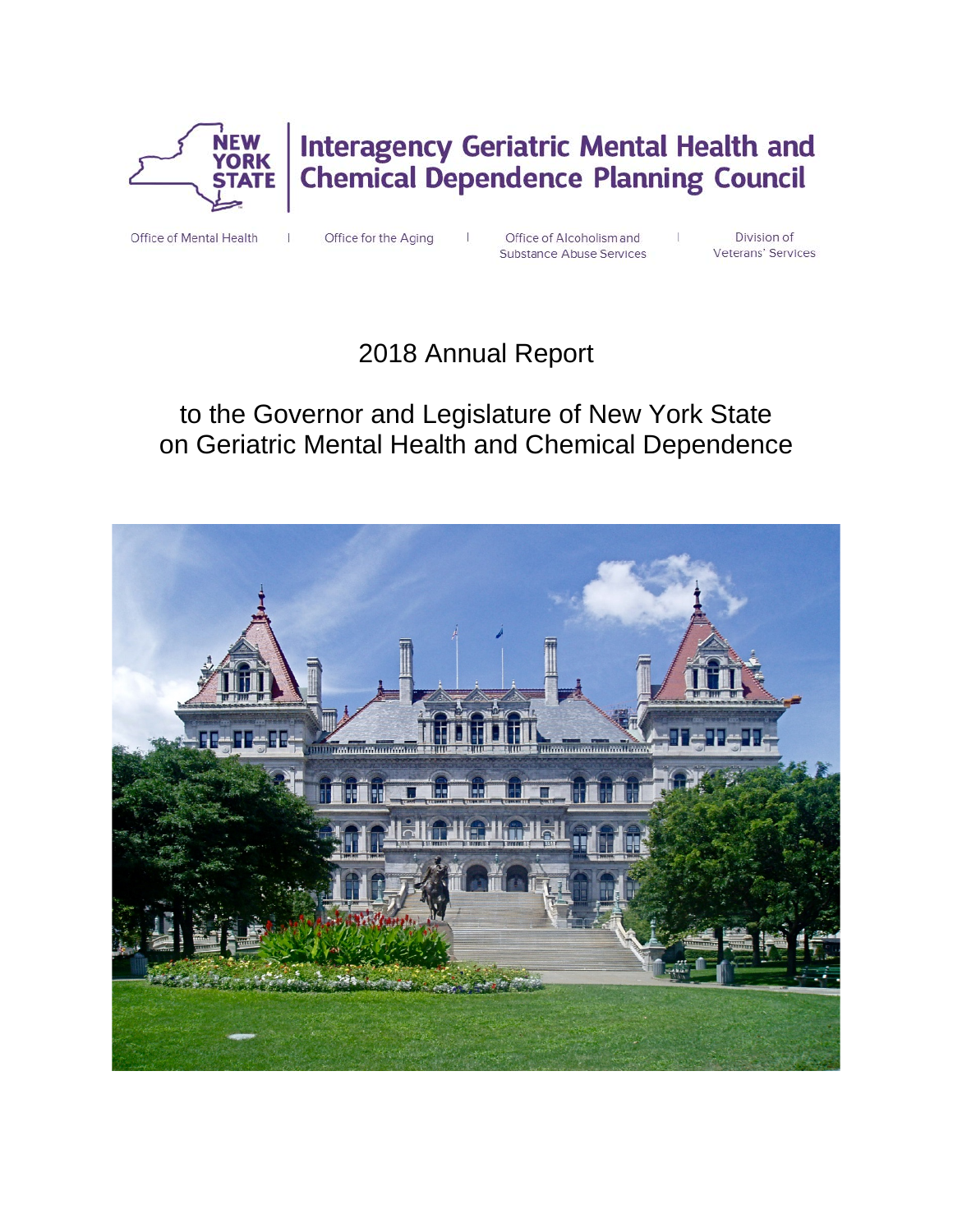

# **Interagency Geriatric Mental Health and Chemical Dependence Planning Council**

Office of Mental Health

Office for the Aging

Office of Alcoholism and Substance Abuse Services

Division of Veterans' Services

 $\perp$ 

#### **INTRODUCTION**

 $\mathbf{I}$ 

For planning and addressing the mental health and chemical dependence needs of older adults in New York State, 2018 was a very good year.

The Geriatric Mental Health Act was amended to foster and support collaboration between providers of home care and mental health services to integrate care as part of the geriatric service demonstration program, while members of the Geriatric Mental Health and Chemical Dependency Planning Council (the Council) developed a list of ten planning recommendations and continued to collaborate in a number of important areas affecting the needs of the state's older adult population.

Actions taken to better support and enable older adults with serious mental illness age in place are noted in this report, as are examples of work accomplished during the year on behalf of older adults by a Council member state agency whose mission is to support and empower older adults and their families. Also included is information about the state's innovative approach to protecting vulnerable adults from financial exploitation and co-occurring forms of abuse through the creation of Enhanced Multidisciplinary Teams.

Finally, eight *Partnership Innovation for Older Adults* grant projects made possible by the Geriatric Mental Health Act completed their second year of operation in 2018. Required to develop and utilize substantial mobile outreach and off-site services, the report highlights each of their approaches to outreach and engagement.

# **GERIATRIC MENTAL HEALTH ACT**

New York State enacted the Geriatric Mental Health Act in August 2005. The law, which took effect in April 2006, authorized the establishment of an Interagency Geriatric Mental Health Planning Council, a geriatric service demonstration program, and a requirement for an annual report to the Governor and the Legislature with a long-term plan regarding the geriatric mental health needs of the residents of New York.

Funding to establish the geriatric service demonstration program was first approved during the state's 2006-07 budget year, the legislation calling for service demonstration projects in areas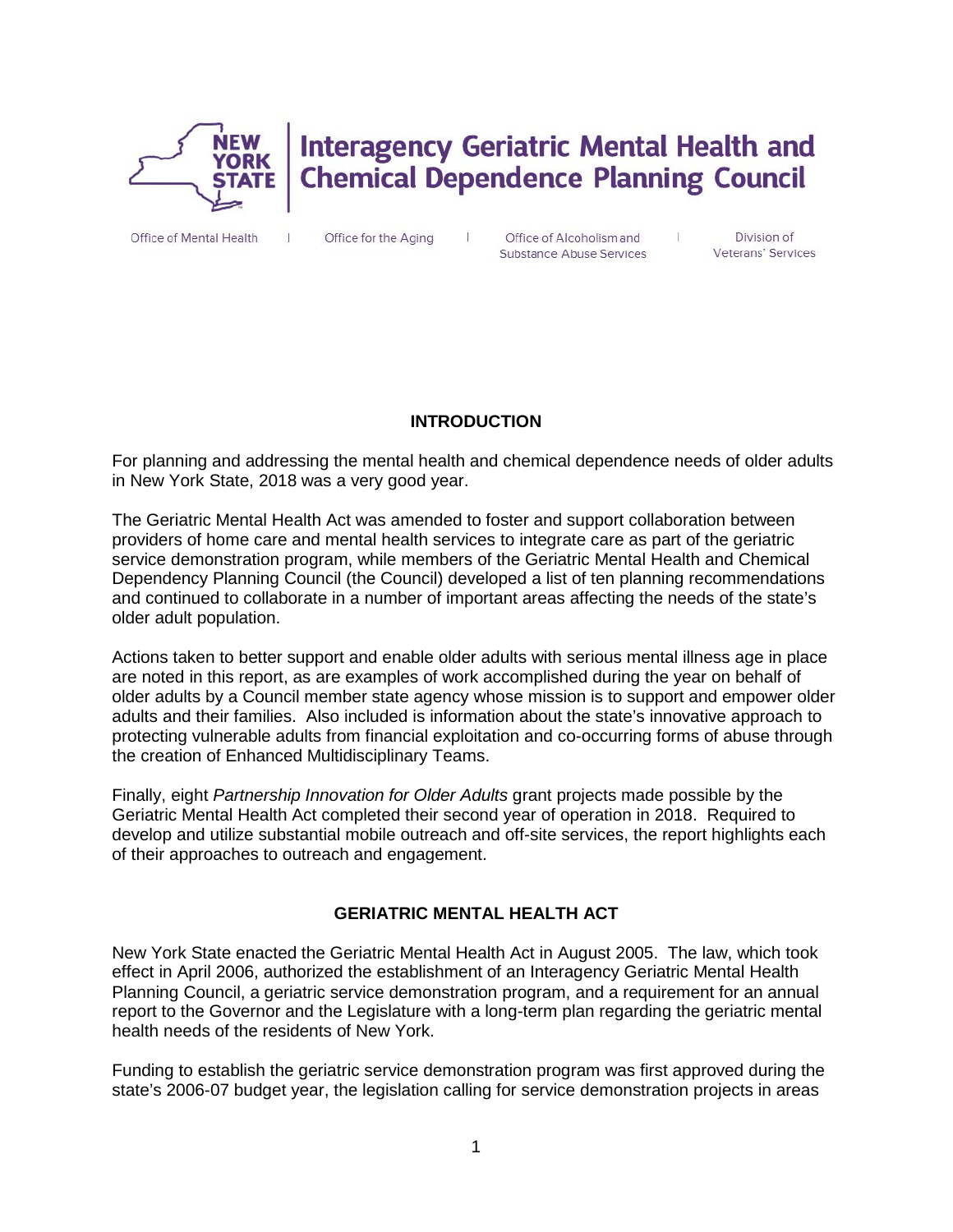such as community integration, improved quality of treatment in the community, integration of services, workforce development, family support, finance, specialized populations, information clearinghouse, and staff training.

Amendments to the Geriatric Mental Health Act in 2008 expanded the scope of the Council to include chemical dependence and veterans. The amendments changed the name of the Interagency Geriatric Mental Health Planning Council to the Interagency Geriatric Mental Health and Chemical Dependence Planning Council, increased membership of the Council from 15 to 19 members, added the Commissioner of Alcoholism and Substance Abuse Services and the Director of the Division of Veterans' Affairs (now the Division of Veterans' Services) as co-chairs of the Council, added the Adjutant General as an ex-officio member of the Council, and changed requirements for Council recommendations and joint annual reports to address both geriatric mental health and chemical dependence needs.

In acknowledging the importance of aging in place, the law was more recently amended in October 2018 to foster and support collaboration between licensed or certified providers of home care services and mental health providers for the integration of health and mental health care as part of the geriatric service demonstration program.

# **COUNCIL MEMBERSHIP**

The Geriatric Mental Health and Chemical Dependence Planning Council is composed of the following 19 members:

- The Commissioner of the Office Mental Health (OMH), Co-chair of the Council;
- The Director of the Office for the Aging (NYSOFA), Co-chair of the Council;
- The Commissioner of Alcoholism and Substance Abuse Services (OASAS), Co-chair of the Council;
- The Director of the Division of Veterans' Services, Co-chair of the Council;
- One member representing the Office for People with Developmental Disabilities;
- The Adiutant General:
- One member representing the Justice Center for the Protection of People with Special Needs;
- One member representing the Department of Health (DOH);
- One member representing the Education Department and the Board of Regents;
- One member representing the Office of Children and Family Services (OCFS);
- One member representing the Office of Temporary and Disability Assistance;
- Four members appointed by the Governor;
- Two members appointed by the Temporary President of the Senate; and
- Two members appointed by the Speaker of the Assembly.

# **COUNCIL COLLABORATION**

The Council and its members continued to collaborate with others in a number of important areas affecting the behavioral, physical, and psychosocial health needs of older adults in New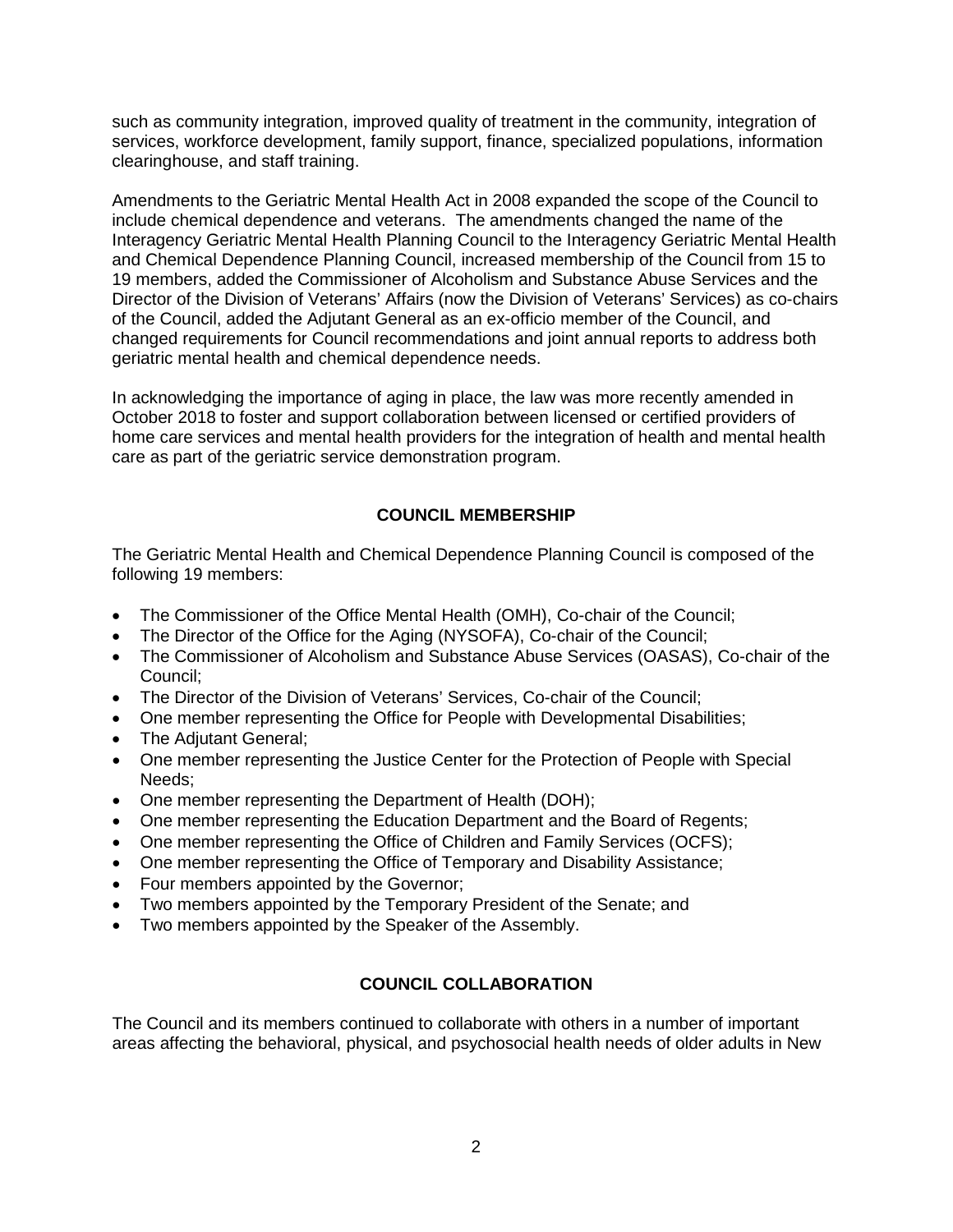York State in 2018. Council meetings included presentations, agency updates, and reporting on work related to:

- Opportunities for behavioral health and home health care collaboration;
- An analysis of long-term services and supports received by OMH housing residents;
- Anticipated changes to OMH telepsychiatry regulations;
- A Council subcommittee to address geriatric planning priorities;
- Ulster County's *Partnership Innovation for Older Adults* service demonstration project;
- Programmatic and fiscal technical assistance provided by OMH's Geriatric Technical Assistance Center to all eight service demonstration projects; and
- An updated analysis of long-term care services and supports by each OMH region.

Council member state agency staff from DOH, NYSOFA, OASAS, OCFS, and OMH also supported a number of statewide conferences and education and training initiatives related to the geriatric population through assistance in planning programs, delivering presentations, and serving on expert panels, including the following two conferences and a symposium on older adults.

Sponsored by the Association on Aging in New York, the annual two-day *Aging Concerns Unite Us* conference provided 33 educational workshops for local area agencies on aging and other leaders in the field, attracting more than 470 professionals from New York State who provide services for older adults and their caregivers. The 2018 conference included presentations by Council member state agency staff on topics such as "Making the Case for Age Friendly Communities," "Money Follows the Person in New York State," "Elder Abuse Interventions and the E-MDT Initiative," and " What's New in the World of Consumer Directed In-Home Services." Keynote speakers presented on opportunities to improve health under value based payment by aligning social determinants of health and behavioral health with traditional health care.

The *2018 Adult Abuse Training Institute*, presented by the Brookdale Center for Healthy Aging on behalf of OCFS, brought together more than 400 participants from a variety of public, nonprofit, and private sector service providers for this, its 25<sup>th</sup> annual, conference. Staff from four Council member state agencies served on the institute's steering committee, and staff from DOH, NYSOFA, OASAS, and OCFS served as moderator and/or conducted a number of workshops on topics such as "Veterans Benefits," "Successfully Engaging Underserved Communities," "Investigating Financial Exploitation," and "Geriatric Substance Abuse: The Hidden Epidemic." Staff from a current geriatric service demonstration project in Orange County presented on "Linking Older People to Behavioral Health Services: Connection and Community."

More than 200 practitioners, advocates, educators, government partners, and other stakeholders attended *The Future of Geriatric Behavioral Health*, a half-day symposium at New York University's Kimmel Center in September 2018 on meeting the behavioral health needs of a rapidly growing older adult population. The symposium featured keynote speaker Gary Kennedy, MD, of Montefiore/Albert Einstein College of Medicine; a clinical panel on "Innovating for Integrated, Collaborative Health Care for Older Adults"; and a behavioral health policy panel on "Where Do We Go From Here – Behavioral Health Policy for Older Adults" that included representation from the Geriatric Mental Health Alliance of New York and Council member state agency staff from OMH.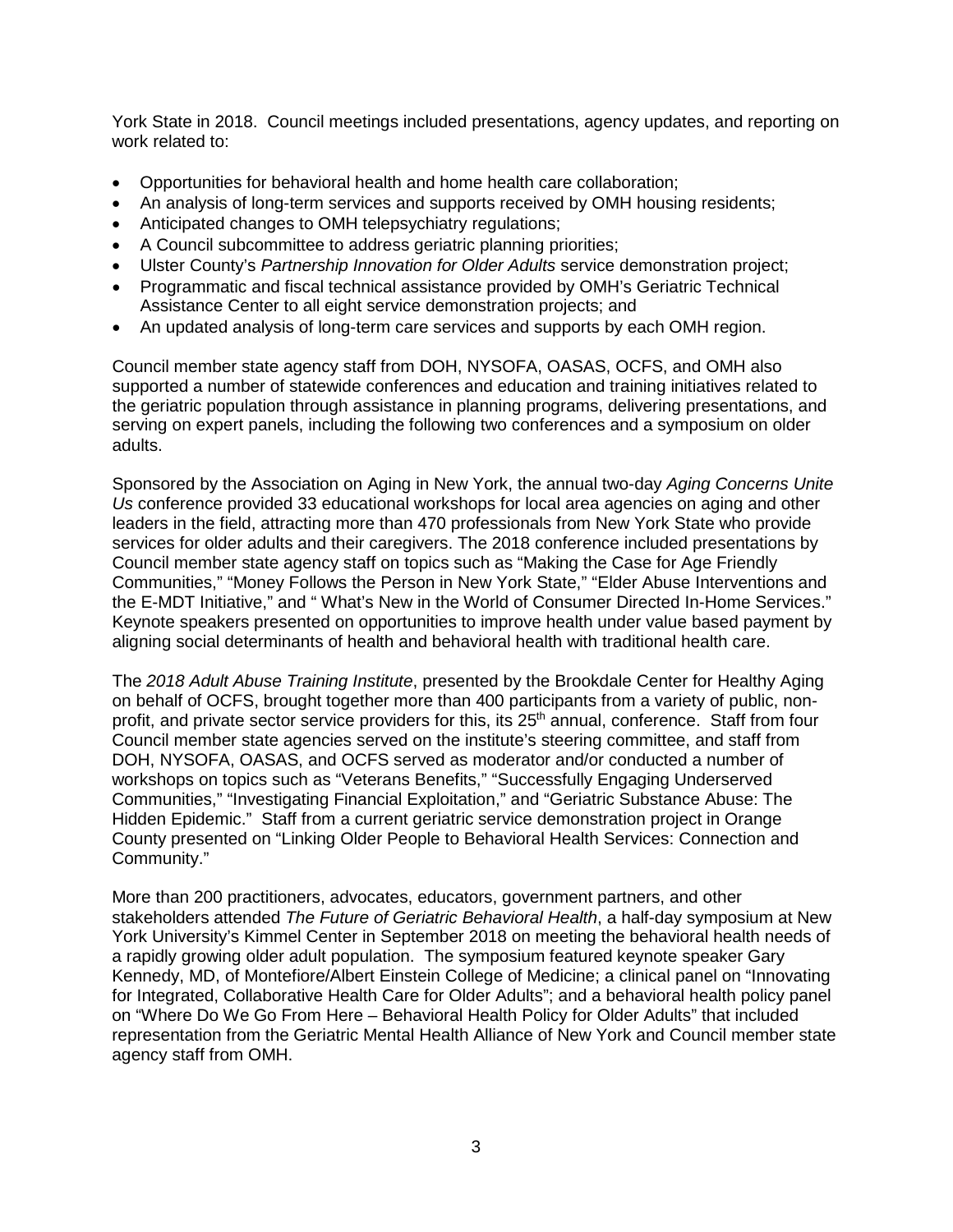#### **COUNCIL PLANNING RECOMMENDATIONS**

The Council approved a proposal at its June 2018 meeting to form a subcommittee to address geriatric planning priorities by (1) identifying and prioritizing the behavioral health needs of the geriatric population and (2) working with OMH to embed these priorities into planning guidance.

By the end of the year, the planning subcommittee had developed and prioritized a list of ten recommendations, which are summarized below in higher to lower priority order:

- State behavioral health agencies should make older adults a priority population and develop a plan that comprehensively addresses their behavioral health needs;
- The State should invest in comprehensive community-based services for older adults with behavioral health needs, including outreach services for at-risk older adults and in-home services provided in person or through technology;
- The State should provide programs and/or supports to ensure that older adults with behavioral health challenges can live in community settings (age in place), including help with moving out of institutions and remaining in the community;
- The State should conduct a statewide study to collect relevant epidemiological data to inform planning efforts for current and future cohorts of older adults with behavioral health needs in diverse settings, particularly housing;
- Services for older adults with serious, long-term behavioral health needs are important and should include ACT teams for older adults, rehabilitation programs responsive to their needs and goals, and supportive housing suitable for those with chronic health conditions and disabilities;
- The State should invest in a culturally and clinically competent geriatric behavioral health workforce, including allied services professionals such as home care providers and a network of peer support services for older adults;
- The State should ensure integration and cooperation among mental health, substance use disorder, physical health, and aging services systems of care to holistically address comorbidities in the older adult population;
- The State should ensure that Medicaid managed care initiatives facilitate a smooth transition to Medicare funded services for older adults with behavioral health needs, including multidirectional, trauma-informed integration of care across systems;
- The State should identify and remedy the bureaucratic challenges associated with accessing long-term care services and supports for older adults with behavioral health needs, including addressing the lack of mental health benefits in Medicaid Long-Term Care programs; and
- The State should launch a public education campaign to raise awareness of the aging of New York's population and to better identify and understand its growing behavioral health needs.

Members of the subcommittee also met with staff from OMH's Office of Planning to share the recommendations with them, help inform the agency's 5.07 plan, and include the recommendations in other appropriate planning documents. Section 5.07 of the Mental Hygiene Law requires OMH to develop a Statewide Comprehensive Plan for the provision of state and local services to individuals with mental illness as part of a planning process that begins in March each year.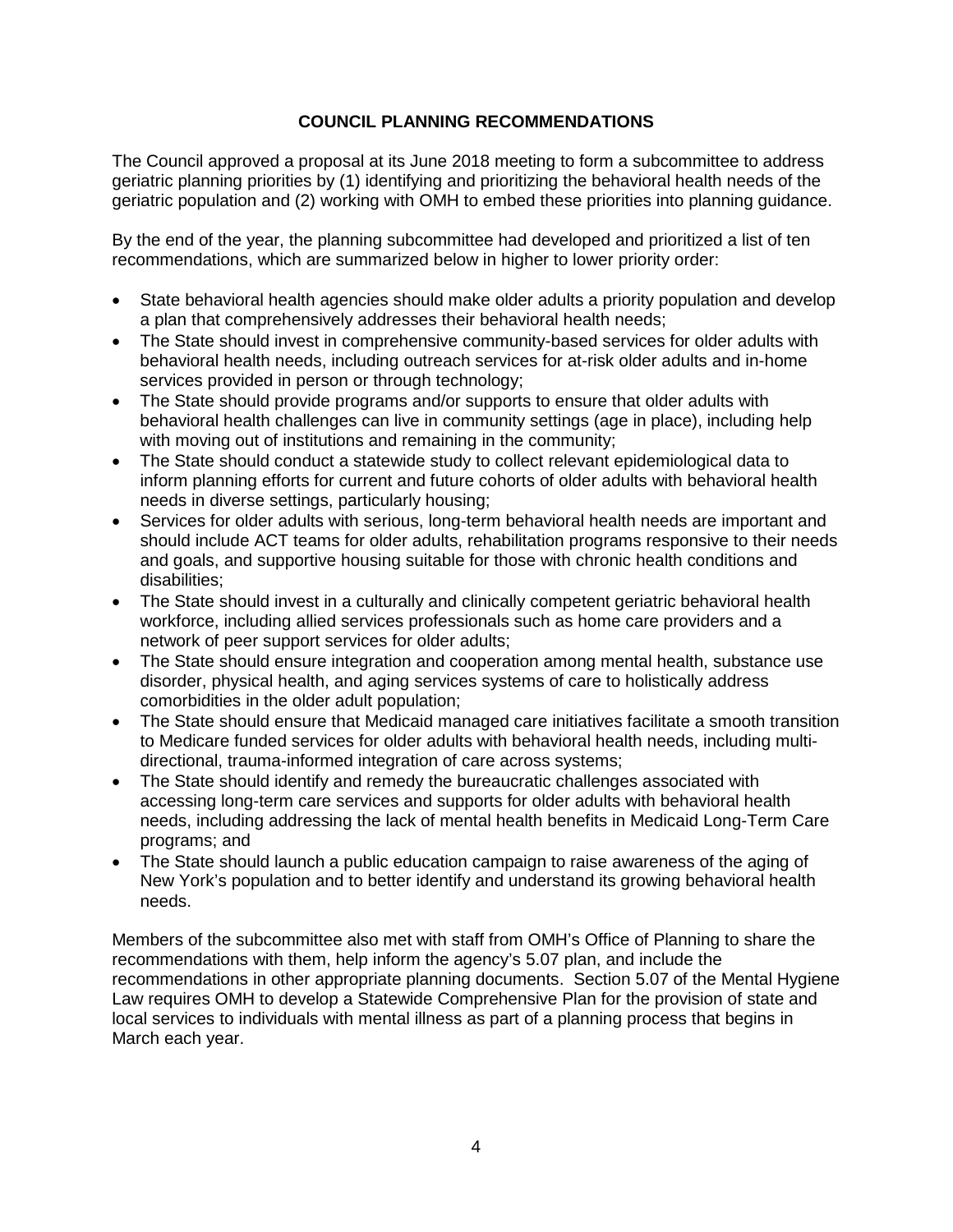#### **AGING IN PLACE**

Aging in place describes a person's ability to live safely and independently in the home and community setting of his or her own choice with meaningful opportunities to be engaged with family, friends, and others in the community; it is, by far, the residential preference of most population groups, including older adults and those with physical, cognitive, or behavioral health challenges, and often requires the provision of additional services and supports to meet existing or changing needs.

Having dedicated additional staff resources to work in the area of long-term care to better support and enable older adults with serious mental illness age in place, OMH initiated a series of discussions with its residential providers on the long-term services and supports (LTSS) needs of their residents. An OMH data analysis completed in 2018 found that more than half of the residents across all of the agency's housing programs were adults age 50 or older and that many of them were likely to benefit from receiving LTSS. OMH also worked with its housing programs to identify strategies to increase access to community-based LTSS for individuals in supported housing trying to age in place and for transition and maintenance support needed for individuals with co-occurring health needs leaving institutional settings for the community.

Participants in pilot projects with state-operated community residences and transitional living residences in Long Island and Queens have begun collaborations with OMH supported housing providers and home care agencies to identify how to prepare their residents for a successful transition to aging in place in OMH community-level housing.

OMH also reached out to home care agencies and their trade associations during the year to foster partnerships between OMH residential providers and community-based providers of LTSS. They found that a good number of resident needs could be addressed by home care agency services in New York State, which include professional services such as care management, nursing, physical therapy, occupational therapy, speech pathology, social work, respiratory therapy, and nutritional counseling; aide care including home health aide, personal care aide, and housekeeper; telehealth services; and other home and community support services such as home adaptations, home delivered meals, social day care, and medical supplies and appliances.

Finally, OMH's collaboration with the Home Care Association of New York State and others to better support and enable older adults with serious mental illness age in place helped amend the Geriatric Mental Health Act in October 2018 "to foster and support collaboration between providers of home care services licensed or certified under article thirty-six of the public health law and mental health providers for the integration of health and mental health care" under the geriatric service demonstration program.

#### **SUPPORTING & EMPOWERING OLDER ADULTS**

NYSOFA's mission is to help older adults in New York State be as independent as possible for as long as possible through advocacy and the development and delivery of person centered, consumer oriented, and cost effective policies, programs, and services that support and empower older adults and their families, in partnership with the network of public and private organizations that serve them.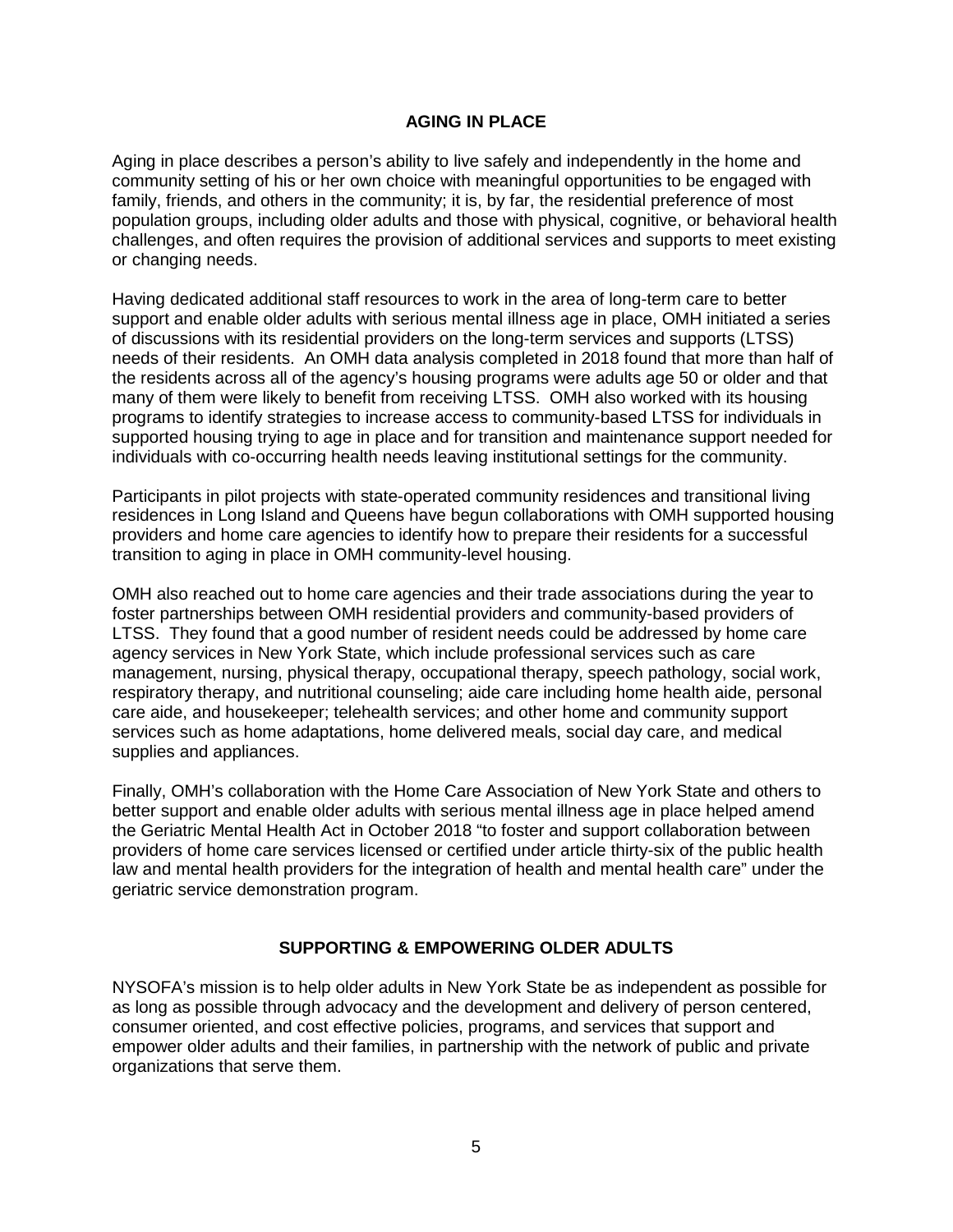Presented below are examples of work accomplished on behalf of older adults in 2018 and a sample of goals the agency set for 2019.

#### **Improving Health Across the Lifespan**

Governor Andrew M. Cuomo issued Executive Order #190 in November 2018 directing state agencies to include New York State's Prevention Agenda priorities and the eight domains of livability for age-friendly communities developed by AARP and the World Health Organization (WHO), where appropriate, into federal and state plans and agency policies, procedures, and procurement. The executive order builds on New York's designation as the first "age-friendly state" in the nation in 2017 by systematically incorporating population health needs, the domains of livability, and smart growth principles to improve health and well-being across the lifespan.

#### **Age-Friendly Planning Grant Program**

Partnering with the New York State Department of State and DOH, NYSOFA initiated a grant program to help communities become more healthy and age-friendly. The program, which will provide one grant to communities in each of the state's 10 Regional Economic Development Council (REDC) regions, has four application options: Option 1 is for counties seeking to adopt and incorporate age-friendly, livable community, and smart growth principles in their county plans and procurement opportunities; Option 2 is for counties seeking designation as an agefriendly community from AARP/WHO; Option 3 is for counties to utilize both Options 1 and 2; and Option 4 is for counties (or municipalities, academic institutions, or not-for-profit communitybased organizations with a demonstrated memorandum of understanding or letter of agreement with the county government) to apply to be an Age-Friendly Center of Excellence to provide training, mentorship, and regional leadership for participating awardees beginning this work under Options 1, 2, or 3.

# **Aging Mastery Program**

The Aging Mastery Program is a 10-session engagement and behavior change program developed by the National Council on Aging designed to educate, encourage, and support older adults improve their health, financial security, and overall well-being. NYSOFA expanded the program to 26 counties during the year, following a research trial in New York whose preliminary results found that participants who completed the core curriculum significantly increased their physical activity levels, healthy eating habits, use of advanced planning, social connectedness, and participation in evidence-based self-management programs.

#### **Supporting the Village Movement**

Based on the idea of neighbors helping neighbors, the Village movement is consumer-led in its origins and in its approach to support the ability of older adults and those with physical and/or behavioral health challenges age in place. Villages, also called Virtual Villages or Intentional Communities, often begin as a loosely structured group of individuals in a defined neighborhood or area who form a nonprofit membership organization to provide access to services that make it possible for them to remain in their homes. These services typically include transportation, grocery shopping, meals, personal care, home health care, light home maintenance and repair, technology assistance, education, social activities, and whatever other services are needed to support aging in place.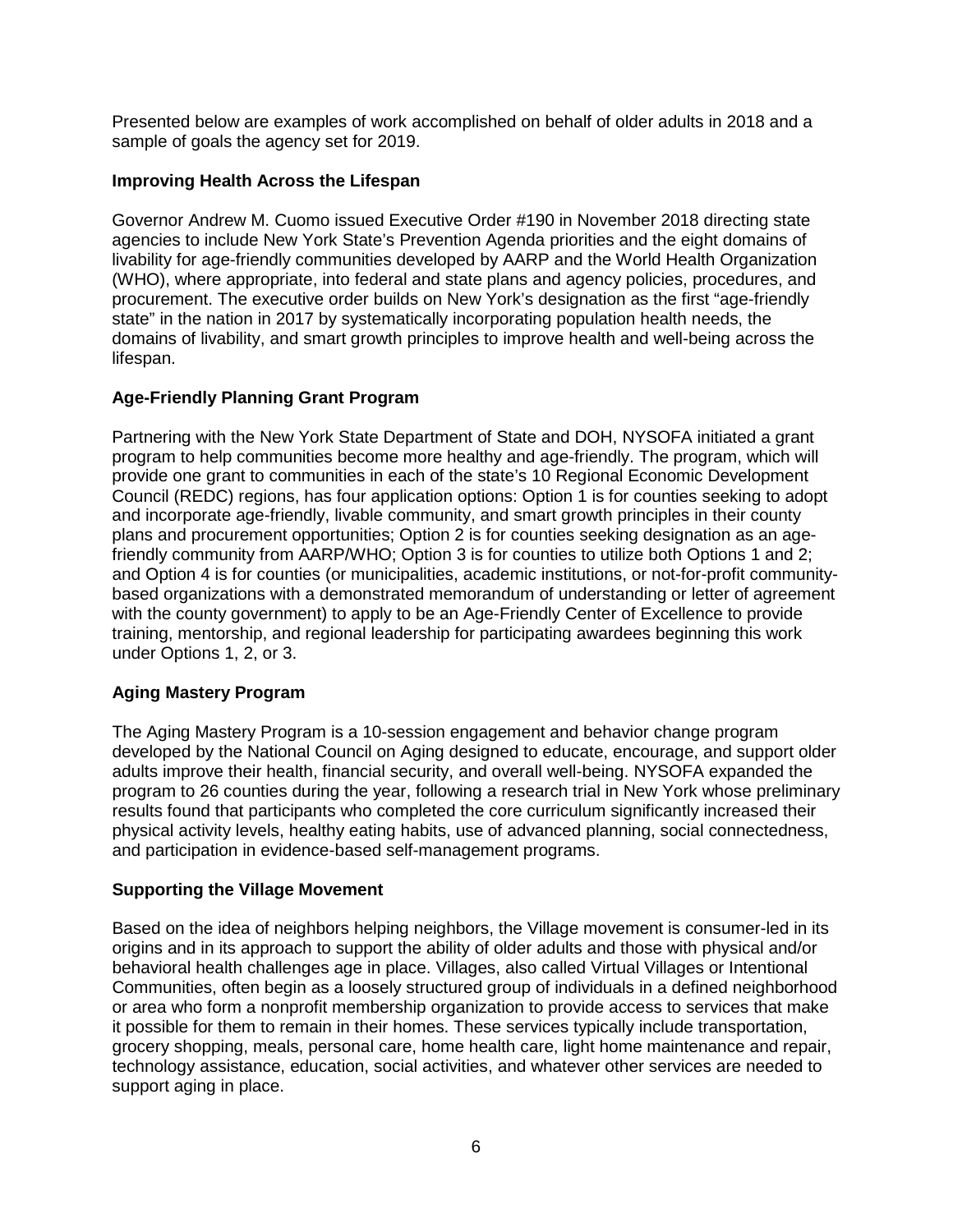NYSOFA provided seed funding for four additional Villages in New York State during the year. To assist communities interested in becoming Villages, the agency has partnered with the Albany Guardian Society to create a Villages Technical Assistance Center to help support and expand the movement throughout the state.

#### **Regional Caregiver Forums**

"Caring and Respite Across the Lifespan: Linkages and Partnerships" was the focus of five Regional Caregiver Forums conducted by NYSOFA, the Association on Aging in New York, the New York State Caregiving and Respite Coalition, and the New York State Kinship Navigator in spring 2018. The forums were held for staff who administer and provide caregiving services and NY Connects services, members of the Kincare Coalition, and caregivers, among others to better understand what caregiver and respite supports and services are available statewide and to learn how services could be expanded and enhanced through innovative ideas and strong partnerships.

#### **Sample of NYSOFA Goals for 2019**

- Support training for local area agencies on aging by enabling them to prioritize and access any three of more than 27 online training topics at Boston University's Center for Aging and Disability Education and Research
- Pilot the use of automated companion pets for socially isolated older adults in 14 counties
- Facilitate local partnerships to continue to reduce social isolation through expanding the Aging Mastery Program, supporting expansion of the Village movement, and expanding transportation options
- Partner with OMH to create inspirational information cards for older adults and caregivers to promote positive, healthy aging and raise awareness of NY Connects and mental health services
- Increase behavioral health screenings through New York's expanded and enhanced No Wrong Door system
- Strengthen relationships between local area agencies on aging and behavioral health providers to increase referrals for treatment

# **PROTECTING VULNERABLE ADULTS**

The New York State Coalition on Elder Abuse calls financial exploitation a fast growing and complex form of elder abuse that can have devastating consequences for older adult victims. The state's innovative approach to combat it involves the creation of Enhanced Multidisciplinary Teams (E-MDTs) composed of professionals from varied disciplines who focus on financial exploitation while also addressing co-occurring forms of abuse.

E-MDTs have access to a forensic accountant and geriatric psychiatrist in addition to the expertise of professionals in aging services, the financial industry, law, and law enforcement to provide a holistic response with recommendations and support to those working on complex cases of financial exploitation. Team membership is based on the needs and resources of a county and most often includes individuals representing key programs and services. Nearly two dozen E-MDTs were created in New York as the result of a 2012-2016 Elder Abuse Prevention Interventions Initiative funded by a federal grant awarded to NYSOFA by the Administration for Community Living.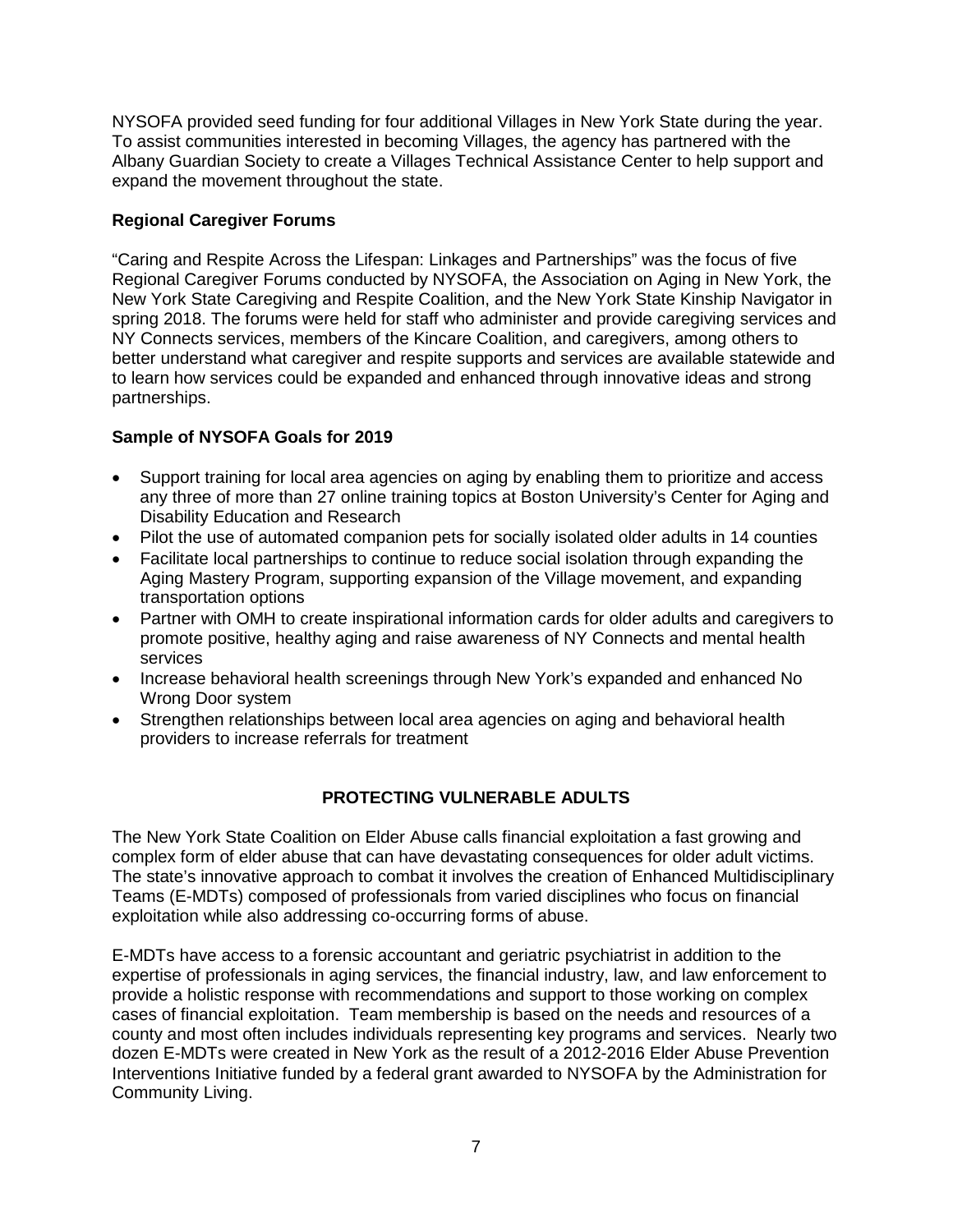Building on that grant in 2018, Governor Andrew M. Cuomo announced a new \$8.4 million project supported by state and federal monies and developed by the state Office of Victim Services and NYSOFA called the Elder Abuse Interventions and Enhanced Multidisciplinary Teams Initiative that will not only fund and support the 23 existing E-MDTs but also establish up to 40 new teams with the goal of serving every county in the state by the fall of 2020. The new project is also tasked with developing and establishing a New York Statewide Elder Justice Center Hub to support the work of the E-MDTs and with funding pilot initiatives that provide direct services and support victims of elder abuse and financial exploitation.

NYSOFA is partnering with Lifespan of Greater Rochester and Weill Cornell Medicine's NYC Elder Abuse Center to manage, monitor, and distribute the new funding. The two agencies will also provide technical assistance and training, collect data, and see that E-MDTs have the forensic accounting, geriatric psychiatry, and community legal services they need.

#### **PARTNERSHIP INNOVATION FOR OLDER ADULTS**

Eight *Partnership Innovation for Older Adults* grant projects made possible by the Geriatric Mental Health Act completed their second year of operation in 2018. They are required to form and sustain a local "triple partnership" of mental health, substance use disorder, and aging services providers to innovatively address the unmet of older adults for such services.

The projects are also required to: (1) access behavioral health services for those in aging services programs who need them; (2) access aging services for those in behavioral health services programs who need them; (3) develop and utilize substantial mobile outreach and offsite services capacity to identify at-risk older adults in the community who are not connected to the service delivery system or who encounter difficulties accessing needed services, assess their needs for services, and provide and/or access services to address unmet needs; and (4) utilize technological innovations such as telecare, telemedicine, telepsychiatry, and mobile technologies.

#### **Outreach and Engagement**

What follows is a brief description of each grant project and a summary of their approaches to outreach and engagement.

#### • **Central Nassau Guidance & Counseling Services**

Central Nassau's triple partnership includes the Family & Children's Association and the Nassau County Office for the Aging, with each of the three agencies responsible for delivering a specific set of services county-wide. Their program, called the "Link-Age Project," is designed to identify the need for services and utilizes care coordination to connect older adults to a range of supports delivered by more than 75 collaborative agencies in Nassau County.

*Initial outreach and engagement activities included contacting every local hospital in Nassau County, sending them information about their program, and following up; attending 15-20 tabling events involving 2,500 seniors; sending information about their program to local physicians who specialize in geriatrics or neurology; and reaching out to senior centers, churches, synagogues, and Hispanic counseling and social services agencies such as the Hispanic Counseling Center and Hispanic Brotherhood. More recently, the project hopes to*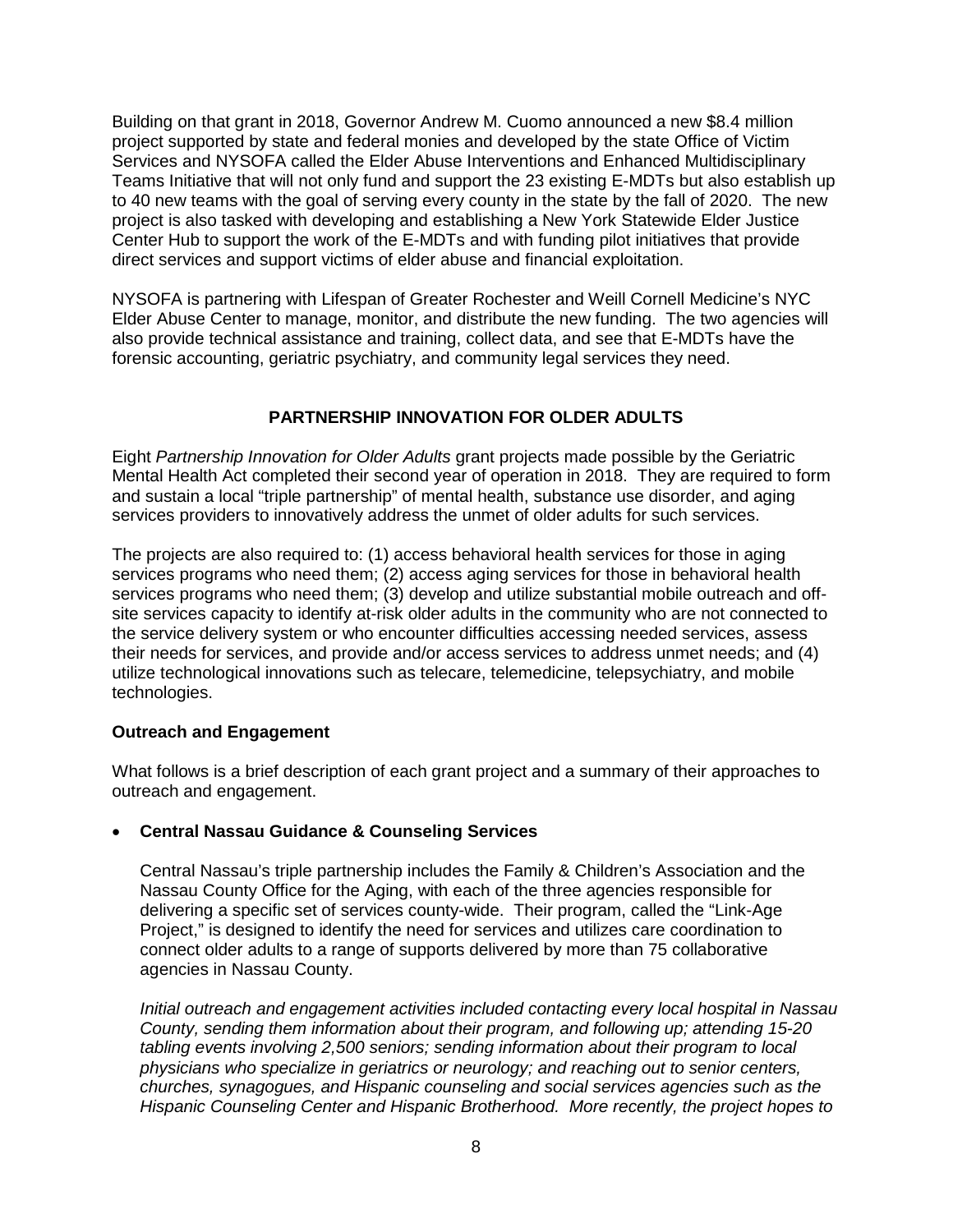*expand outreach to the children and grandchildren of their older adult clients because so many of them become their caregivers.*

#### • **CoveCare Center**

CoveCare's triple partnership project, called "Senior Partnership Services," includes the Putnam County Office for Senior Resources and the National Council on Alcoholism & Other Drug Dependencies/Putnam. Providing care management, behavioral health treatment, and recovery coaching for older adults, most services are delivered on-site in the homes of seniors or elsewhere in the community to support aging in place.

*Groups that the program targeted for outreach include individuals who struggle to maintain connections with providers in the mental health clinic, those who attend programs or are otherwise involved with Office of Senior Resources services, those who repeatedly call 911 or police departments, those unable to connect with mental health services due to medical issues, those who are homeless, and those who lack financial resources or insurance. New outreach activities include a contract with Comcast to broadcast the program's commercial on Comcast channels, articles for local newspapers regarding substance use and peer supports for older adults in the community, development of an updated Senior Guide being sent to everyone in the county age 60 or older, and newly developed relationships with CareMount Medical, a multi-specialty medical group located at Putnam Hospital Center.*

#### • **Family Services of Westchester**

The goal of Family Services of Westchester's triple partnership, which includes the Westchester County Department of Senior Programs and Services and the Lexington Center for Recovery, is to reduce the isolation and decline that can accompany untreated behavioral health and unaddressed aging issues. Their program provides mobile outreach and behavioral health services and utilizes a model telehealth intervention program*.* 

*Staff have targeted traditional and non-traditional groups throughout the county to increase the identification and engagement of older adults in need of assistance and have been highly successful in working with providers and members of the community who know homebound older adults who are not receiving services. Groups initially targeted for outreach included senior centers, community centers, rotary groups, mental health and substance use disorder clinics, senior health and wellness fairs, home health agencies, livable communities events, and legislative days. More recently, staff have been working with "groups within groups," such as care coordinators within medical groups or ministry groups within faith groups.* 

#### • **Flushing Hospital Medical Center**

Flushing Hospital's triple partnership, which has included the New York City Department for the Aging and Arms Acres, provides culturally and linguistically competent behavioral health and aging services for a population of older adults in a community-based senior center in Flushing, New York. The population consists of Chinese speaking older adults; some of them are high functioning, but many others are lower functioning and have unmet behavioral health needs that put their independence, tenure, or survival in the community at risk.

*Staffed by an Adult and Psychiatric Nurse Practitioner who speaks Mandarin Chinese and a Licensed Mental Health Counselor who speaks Chinese, the program employs outreach and*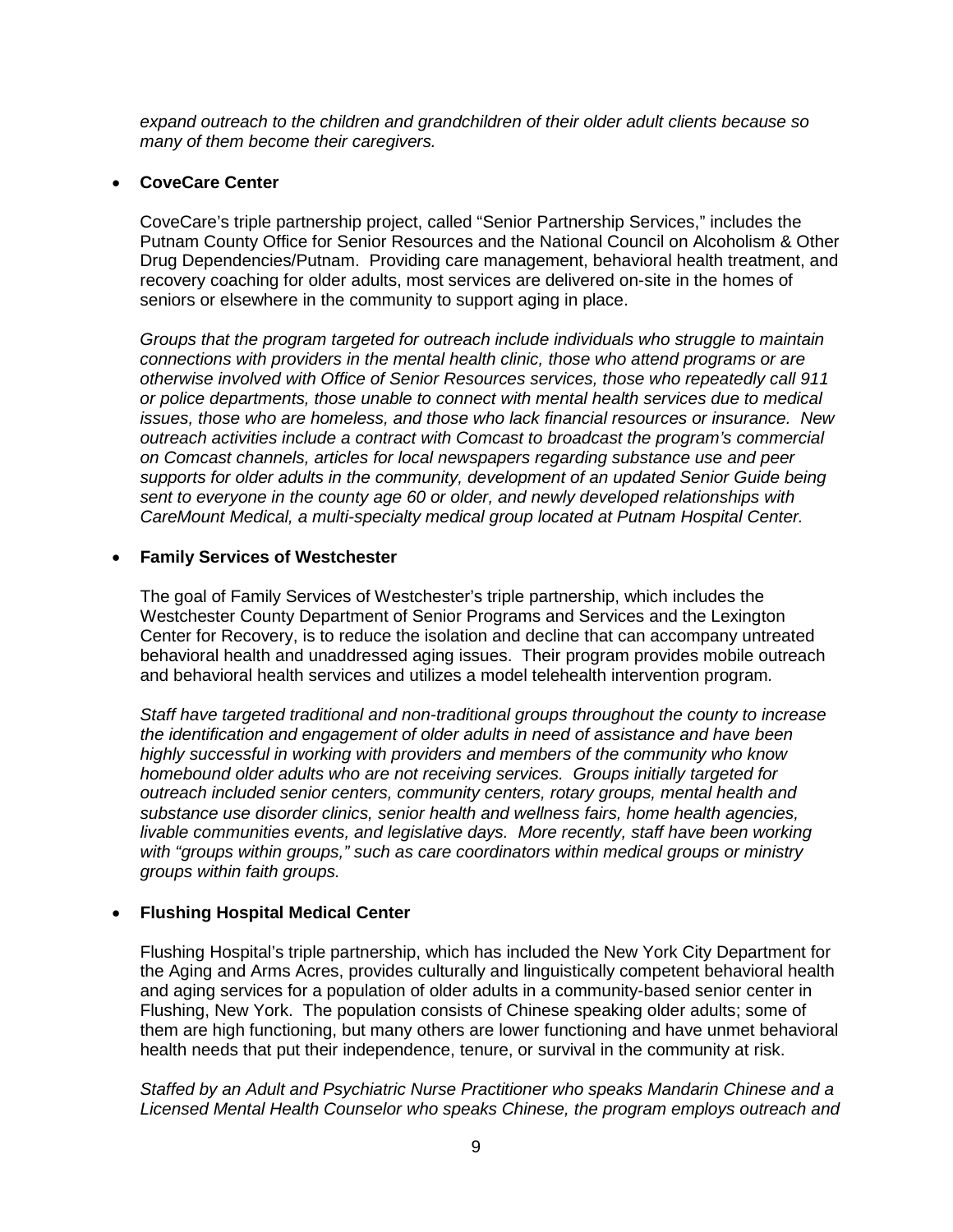*engagement strategies to link older adults to services and social support opportunities; it also uses health monitoring technology (Fitbits) to assist individuals create behavioral modification objectives to improve their health and mental health outcomes and overall quality of life. The project has engaged members of the senior center in becoming actively involved in groups and self-mastery activities related to cholesterol, diabetes, cognitive function, hypertension, mental challenges, mood, anxiety, depression, substance use, the importance of movement in health, and social support.* 

#### • **Institute for Family Health**

The Institute for Family Health's triple partnership includes the Ulster County Office for the Aging and Step One Child & Family Guidance Center Addiction Services. Their program utilizes mobile outreach to engage older adults who are not connected with the county's traditional behavioral health and aging services and provides care navigation and behavioral health and aging services to older adults to increase access to services and reduce barriers to engagement in services.

*Targeting older adults in Ulster County not connected with traditional services, the project initiated a community education campaign through lunch-and-learn presentations and health fairs on topics such as "Healthy Aging 101," "Medications 101," and "How Seemingly Benign Activities Can Cross Over and Become Problem Behaviors"; produced and distributed brochures and flyers; made outreach calls; and used an email list of more than 1,800 people through their Office for the Aging partner. More recently, staff held health fairs in Ellenville, a particularly rural area, to engage seniors with no easy access to transportation and helped sponsor bus rides to and from sites where older adults were able to participate in wellness programs and receive free meals.*

#### • **Niagara County Department of Mental Health**

Called the "Niagara Partnership for Healthy Aging," the Niagara County Department of Mental Health's triple partnership includes the Niagara County Office for the Aging and Northpointe Council. Its focus is on creating a strong, connected network of behavioral health and aging services providers and leveraging other existing supports to meet the needs of at-risk older adults in Niagara County, helping them not only remain safe in the community but also flourish.

*Initial outreach and engagement activities included conducting information sessions with hospital discharge planners and home care agencies and presenting at community meetings involving crisis services, the Elder Abuse Council, Single Point of Access providers, the Tonawanda Community Hub, and the Rural Coalition of Human Services. Access to otherwise isolated individuals was provided through Office for the Aging meal delivery and nutrition site programs and appearances on a local television cooking show to promote the triple partnership project. More recently, staff initiated efforts to engage emergency responders for assistance in contacting hard to reach, isolated older adults and began mailing letters with program brochures to recipients of home delivered meals.*

#### • **Onondaga County Department of Adult & Long Term Care Services**

The Onondaga County Department of Adult & Long Term Care Services and its partners, Liberty Resources, Aurora of Central New York, and Helio Health, are expanding services for a diverse population of older adults. Called the "Senior Health and Resource Partnership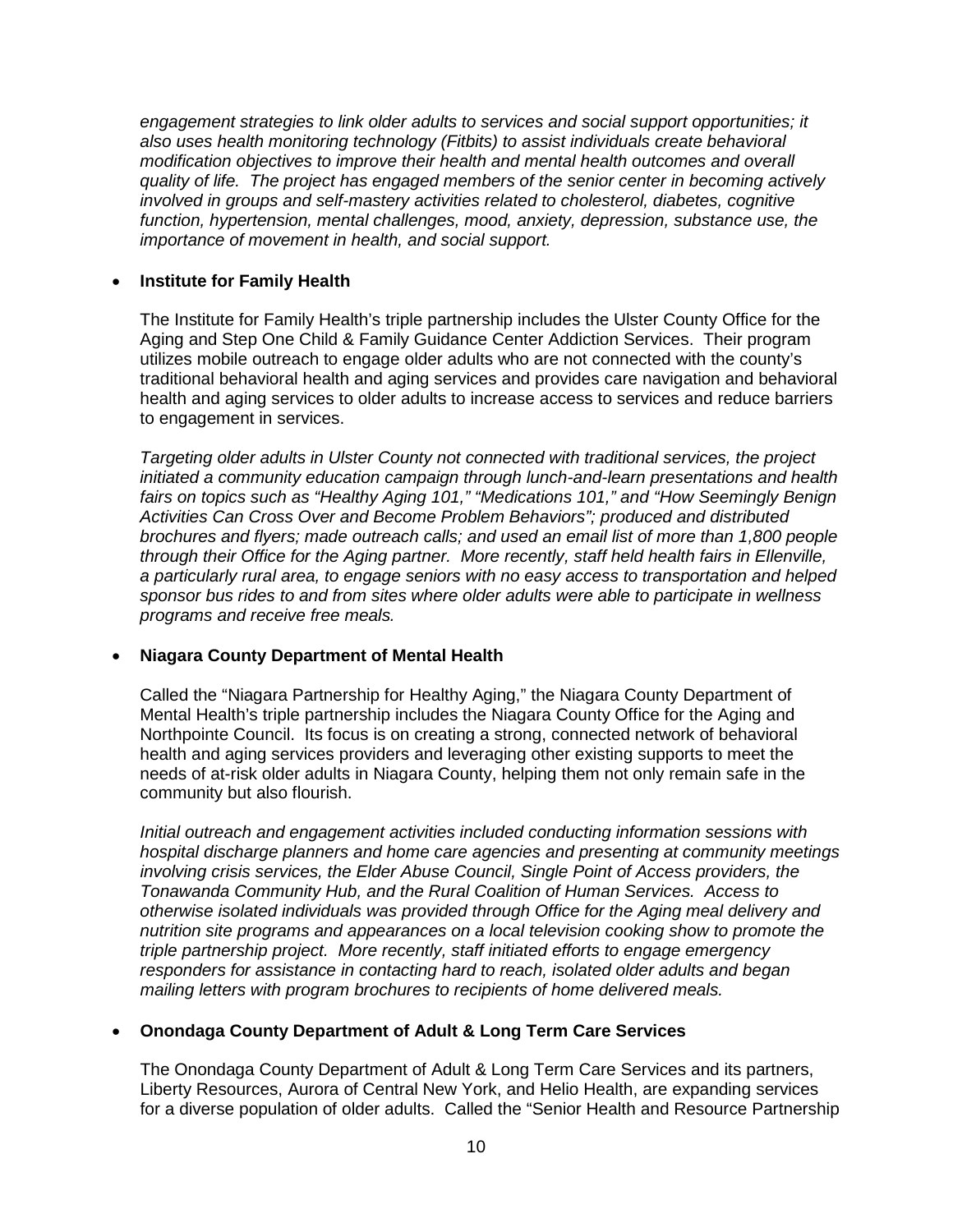(SHARP) Project," the program seeks to increase the integration of aging and behavioral health services while addressing barriers to accessibility such as limited English language proficiency, cultural mores, poverty, cognitive and physical impairments, perceived shame, and isolation.

*Groups that the program has targeted for outreach include refugees and new immigrants because Onondaga County has one of the highest percentages of refugees in the country and the second highest percentage (25%) of refugees who settle in the state. Other groups include older adults who are members of the LGBTQ community or have low income or limited English proficiency or sensory loss or are age 85 or older or are not eligible for protective services for adults or are rural dwellers. Project brochures are available in Arabic, English, Nepali, Spanish, Swahili, Vietnamese, and in large print English and Spanish. Targeting outreach to populations that typically have little access to services, the SHARP Project has had outreach contacts with at least 500 individuals.*

#### • **Orange County Department of Mental Health**

The Orange County Department of Mental Health's triple partnership includes Catholic Charities of Orange County and the Orange County Office for the Aging. Their program, called the "Welcome Orange Geriatric Initiative (WOGI)," offers older adults behavioral health assessment and treatment services and linkages to existing aging and other community-based services. Plans for telepsychiatry services are underway to better engage individuals who have difficulty accessing place-based services and treatment.

*From the outset, staff participated in community events and met with individual agencies to inform others in the community about the program. Outreach activities included attendance at the Orange County Senior Expo, National Night Out events, community wellness events, and in retirement and senior housing complexes. Staff also worked with local hospitals (a source of many referrals), primary care providers, and other community providers and*  agencies. To support efforts to increase diversity in the population to be served in 2019, the *project has translated brochures in languages other than English and increased outreach to churches and not-for-profit agencies that serve more diverse communities.*

#### **Grant Project Support**

OMH staff in the Office for Performance Measurement and Evaluation continued to collect and review data reported by each of the service demonstration projects to inform and support their efforts and to conduct implementation and outcomes evaluations of their work.

OMH staff in the Division of Adult Services' Bureau of Program and Policy Development continued to provide ongoing program operational support for each of the grant projects. With responsibilities for assigned projects that include on-site and off-site consultation and project oversight, they also approve contract work plans, monitor contract deliverables, review requests for program and/or budget changes, work with OMH field office staff, facilitate communication with others at the agency, serve as grant project advocate, and troubleshoot and problem solve with and on behalf of each grantee.

In addition, OMH worked closely with contract staff responsible for the operation of New York State's Geriatric Technical Assistance Center (GTAC), which was established by OMH in 2012 to provide programmatic and fiscal training and technical assistance for the geriatric service